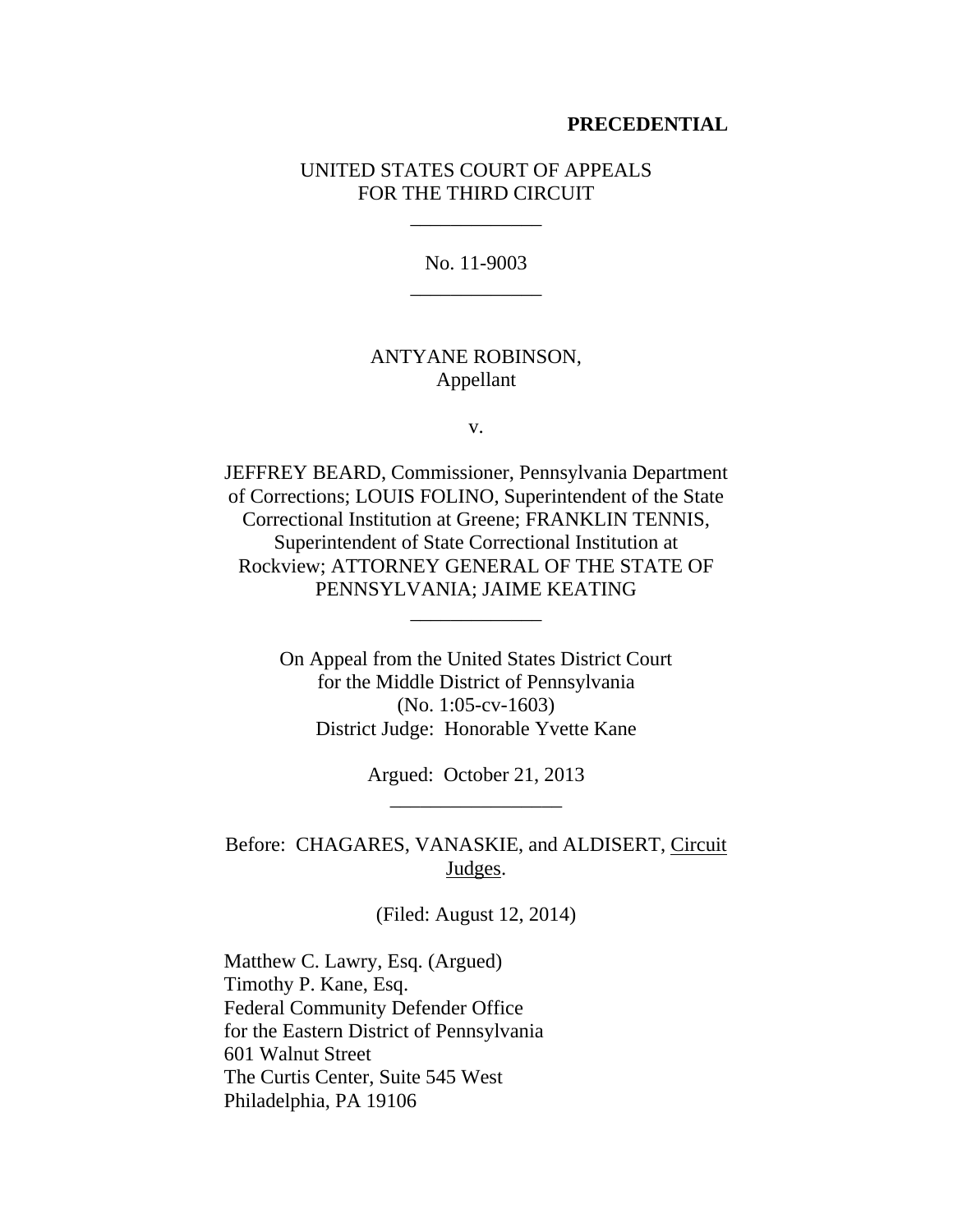Beth A. Muhlhauser, Esq. Anne L. Saunders, Esq. Office of Federal Public Defender 100 Chestnut Street, Suite 306 Harrisburg, PA 17101 Attorneys for Appellant Antyane Robinson

Jaime M. Keating, Esq. (Argued) Cumberland County Office of District Attorney 1 Courthouse Square 2nd Floor, Suite 202 Carlisle, PA 17013 Attorney for Appellees

# OPINION \_\_\_\_\_\_\_\_\_\_\_\_\_\_\_\_\_\_

\_\_\_\_\_\_\_\_\_\_\_\_\_\_\_\_\_\_

CHAGARES, Circuit Judge.

 Antyane Robinson appeals the District Court's denial of his petition for a writ of habeas corpus under 28 U.S.C. § 2254. Robinson received a death sentence after a jury convicted him of first degree murder and related charges. For the reasons that follow, we will affirm the judgment of the District Court.

I.

 On March 13, 1997, following a jury trial in the Cumberland County Court of Common Pleas, Robinson was convicted of first degree murder of Rashawn Bass, attempted criminal homicide of Tara Hodge, and related offenses. The evidence at trial established that, on June 29, 1996, Robinson made an unannounced visit to Hodge, his ex-girlfriend, at her apartment. When Robinson discovered that Hodge's new boyfriend, Bass, was taking a shower in the apartment, an argument ensued. Robinson told Hodge to make Bass leave the apartment, but Hodge refused and attempted to block Robinson from entering the bathroom. Robinson pulled a semiautomatic handgun out of his waistband and shot Hodge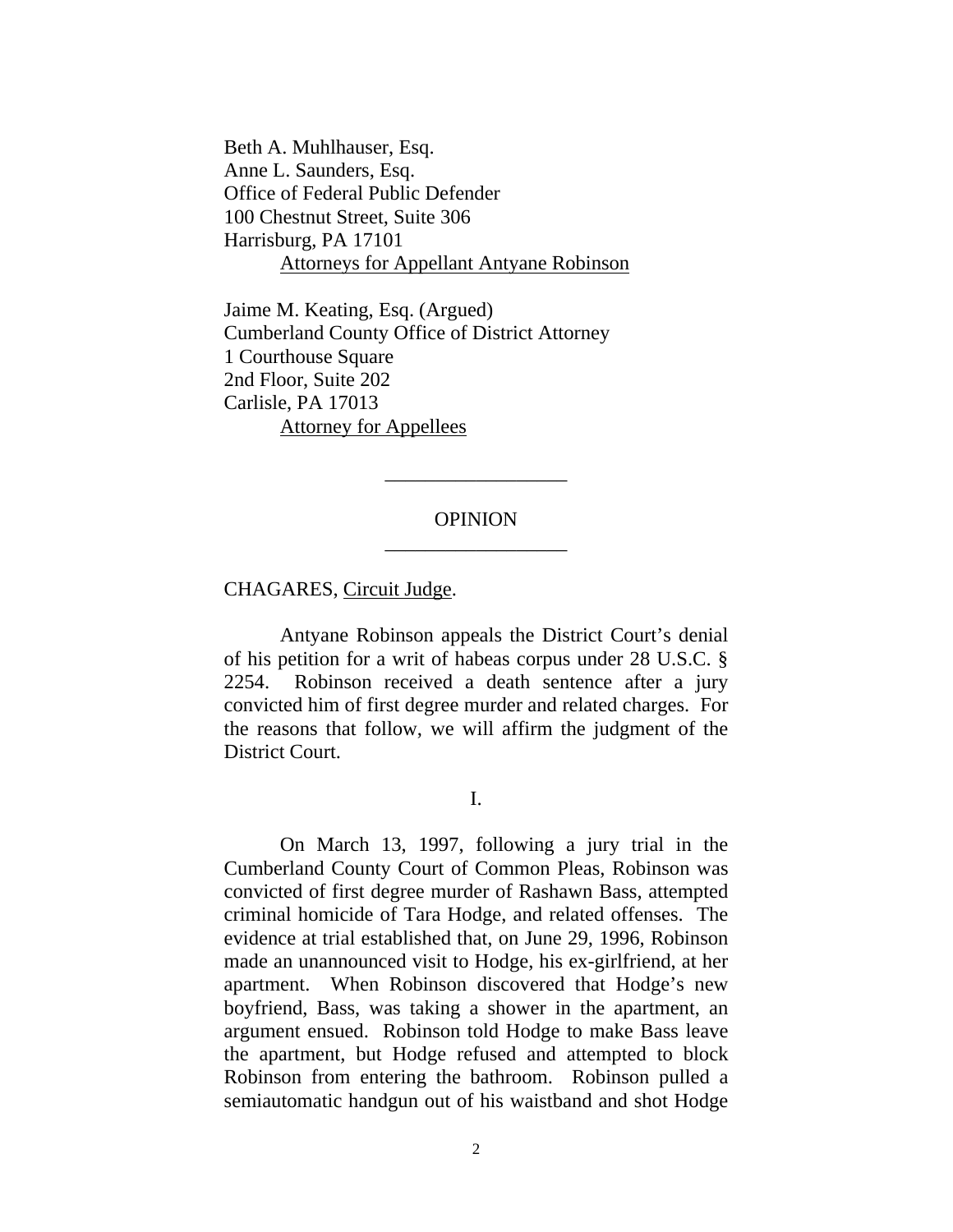in the head, rendering her unconscious. Robinson then proceeded into the bathroom and shot Bass seven times, killing him. Hodge survived and called the police after she regained consciousness.

 At trial, the prosecutor emphasized that Robinson was from the "big city," and that he shot two people for "a perceived disrespect." See Appendix ("App.") 164. The prosecutor elicited testimony concerning Robinson's attempts to purchase firearms years before the offense as well as Robinson's possession of a gun, bulletproof vest, ammunition, and other military gear. The trial court also admitted evidence seized from Robinson's home, including photographs of Robinson posing with guns. See Commonwealth v. Robinson, 721 A.2d 344, 350 (Pa. 1998) ("Robinson I"). In his closing argument, the prosecutor described Robinson as follows:

> Now, there was an image projected here, and it's that big city image. . . . Man, I got to carry a gun wherever I go. [Robinson's] not the person in here that all my life I've been treated so badly. This is the image of a kind of person capable of forming specific intent to kill. This is a lifestyle. You look at that and you judge these acts carefully. . . . . [A] person that wants to project this kind of image, the kind of guy that has to drive into Cumberland County and have guns in his waistband and his home has to have a bullet proof vest, those are the kind of guys I submit to you that say I ain't going to be disrespected, disrespect me and you're going to have to pay.

App. 452-56.

 During the penalty phase of Robinson's trial, the prosecutor elicited testimony indicating that Robinson: was on probation at the time of the murder for a prior assault and battery and carrying a deadly weapon, App. 530; violated various conditions of his probation, App. 515; and was convicted for assaulting another woman, App. 518-19. The prosecutor also described to the jury the purpose of aggravating circumstances: "there are some crimes and the manner in which you do them that are more terrible than other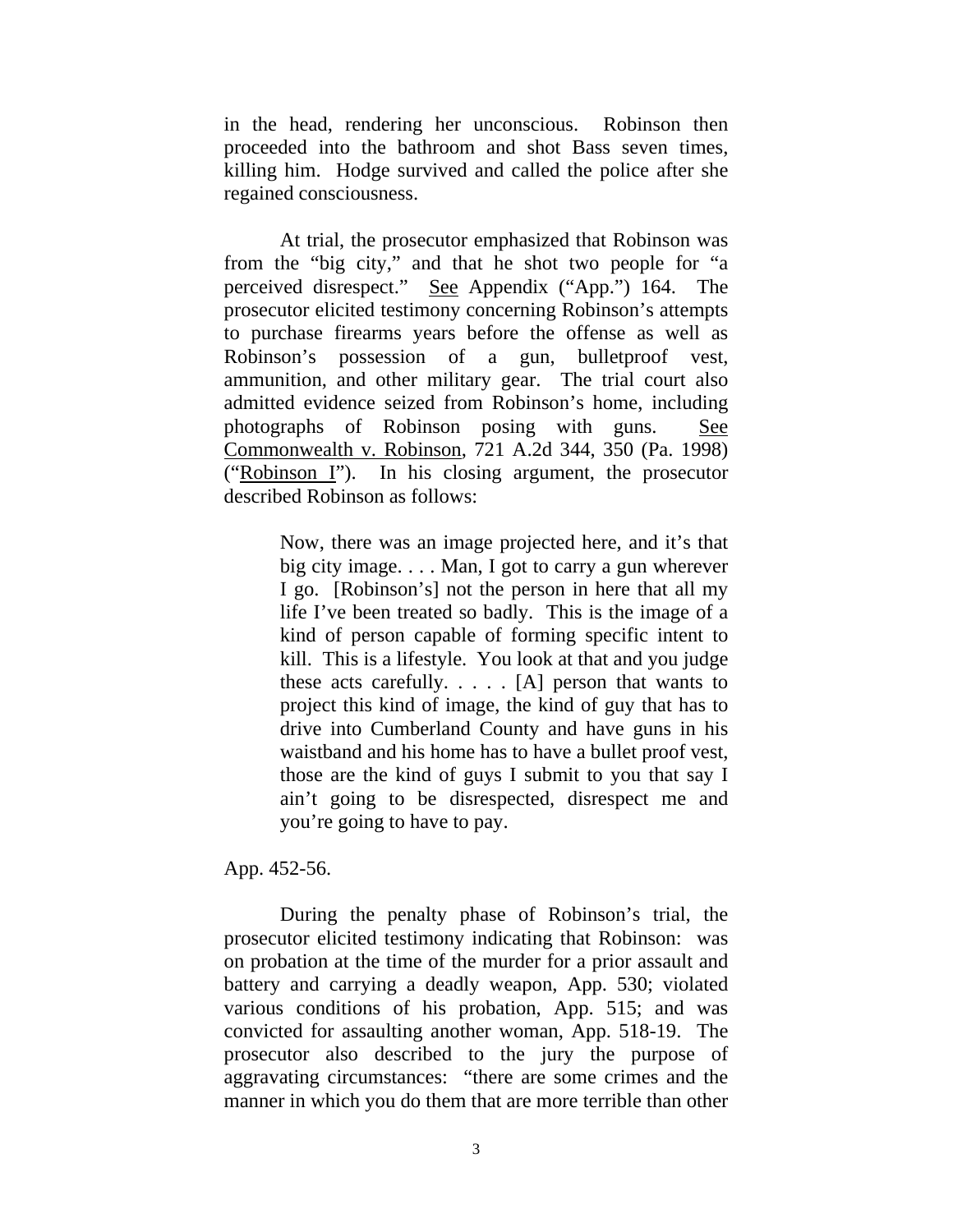ones, and we want to tell people, okay, do the first crime but for God sake then stop." App. 537. Explaining the applicability of aggravating circumstances to Robinson's case, the prosecutor stated: "[a]nd then while he is killing Rashawn [Bass] another person gets almost killed. That's a serious thing that we have to stop . . . ." App. 543. In addition, he described the applicability of the "grave risk" aggravating circumstance, 42 Pa. Cons. Stat. § 9711(d)(7), to the jury as follows:

> Here we're trying to say, gees, . . . if you're going to kill somebody, don't create a risk of killing someone else. Because in the course of this killing, and by your very verdicts you said, yeah, he killed Rashawn Bass and he had the specific intent to do that, and while he's doing that, in the course of that killing, he also created grave risk of death to Tara Hodge, and you heard that testimony. The doctor said had that angle changed just a bit, that girl would be dead. You all heard about what a vital organ the head is, and that's just a common sense thing. So if you're going to create a grave risk of death, that puts you in that seat that we're sitting in today.

App. 538.

 Following closing arguments at the penalty phase, Robinson's counsel moved for a jury instruction, pursuant to Simmons v. South Carolina, that Robinson would be ineligible for parole should he receive a life sentence rather than the death penalty. See 512 U.S. 154 (1994) (holding that the jury must be informed that the defendant is ineligible for parole when the prosecution raises the defendant's future dangerousness and state law prohibits release on parole for capital defendants). Robinson's counsel argued that "the Commonwealth put . . . the issue of future dangerousness in when he said it was a lifestyle choice . . . [and] bringing into issue the other shootings makes future dangerousness an issue." App. 533. The prosecutor responded: "I think the jurors have a right to hear what his past has been. I do not intend to argue that he will be a future danger." Id. The trial court denied defense counsel's motion and did not give the jury a Simmons instruction.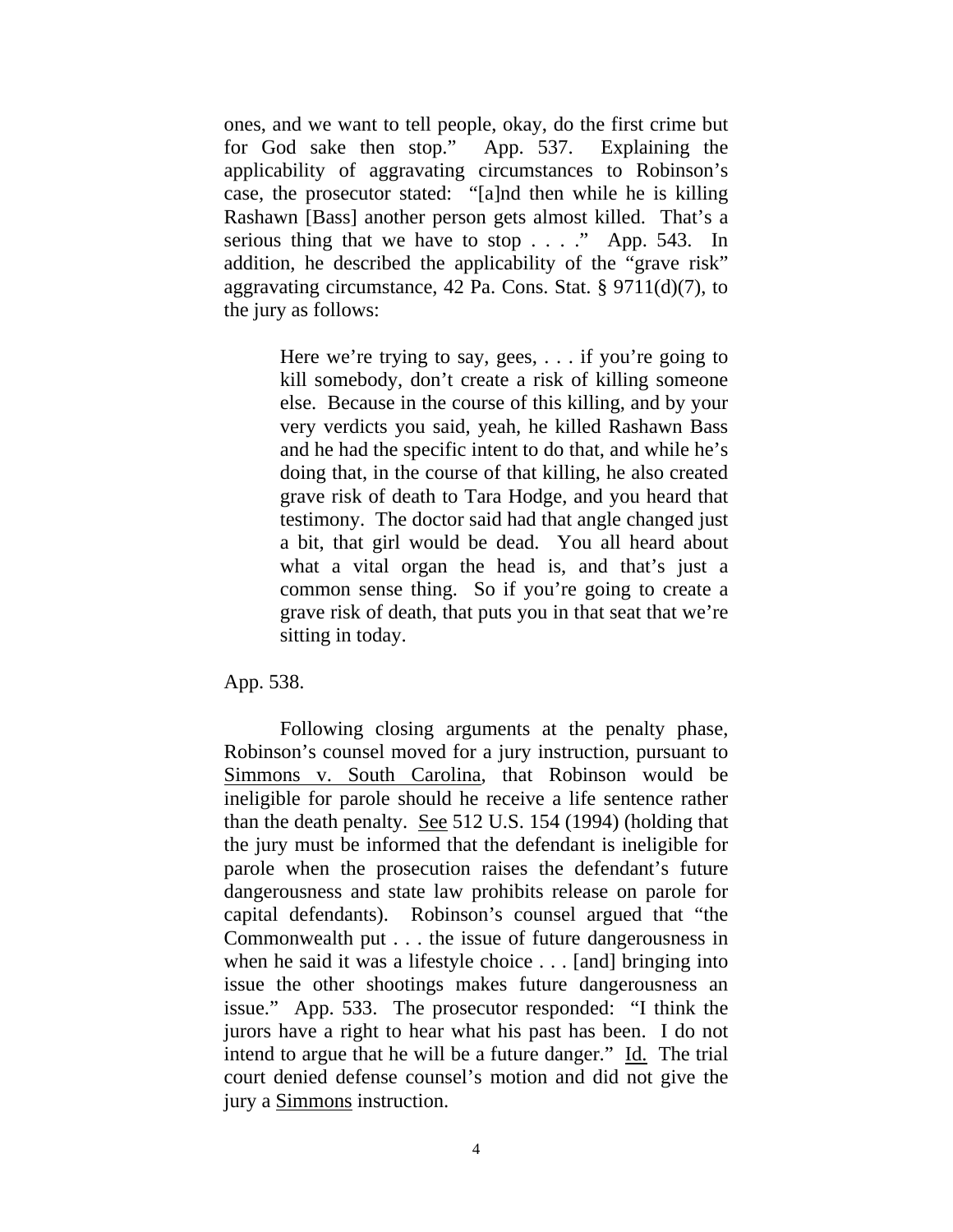Finally, the trial court gave the following jury charge, in pertinent part, regarding aggravating circumstances:

> In this case, the aggravating circumstances that are being submitted to you for your consideration to determine whether the Commonwealth has proven them beyond a reasonable doubt are . . . right out of the Pennsylvania statute. . . . One, in the commission of the criminal homicide defendant knowingly created a grave risk of death to Tara Hodge and in addition to Rashawn Bass who was the victim of the offense.

App. 560-61. Robinson's counsel did not object to this instruction.

 The jury found unanimously that two aggravating circumstances applied to Robinson: (1) knowingly creating a grave risk of death to another person in addition to the victim in the commission of a murder, 42. Pa. Cons. Stat. §  $9711(d)(7)$ ; and (2) committing a murder while in the perpetration of a felony, id.  $\S 9711(d)(6)$ . The jury also found two mitigating circumstances: (1) Robinson's youth, id. §  $9711(e)(4)$ ; and (2) his future contributions to society, see id. § 9711(e)(8). After concluding that the aggravating circumstances outweighed the mitigating circumstances, see id. §  $9711(c)(1)(iv)$ , the jury returned a verdict of death. On April 1, 1997, the trial court formally imposed upon Robinson a death sentence for first degree murder and a consecutive term of imprisonment of six years and nine months to twenty years for aggravated assault.

 The Pennsylvania Supreme Court affirmed Robinson's conviction and sentence. Robinson I, 721 A.2d 344. The United States Supreme Court denied Robinson's petition for a writ of certiorari. Robinson v. Pennsylvania, 528 U.S. 1082 (2000). On October 16, 2000, Robinson filed a counseled petition under Pennsylvania's Post Conviction Relief Act ("PCRA"), 42 Pa. Cons. Stat. §§ 9541-9546. Following hearings held on October 10 and 18, November 29, and December 14, 2001, the state court denied Robinson's PCRA petition. The Pennsylvania Supreme Court affirmed the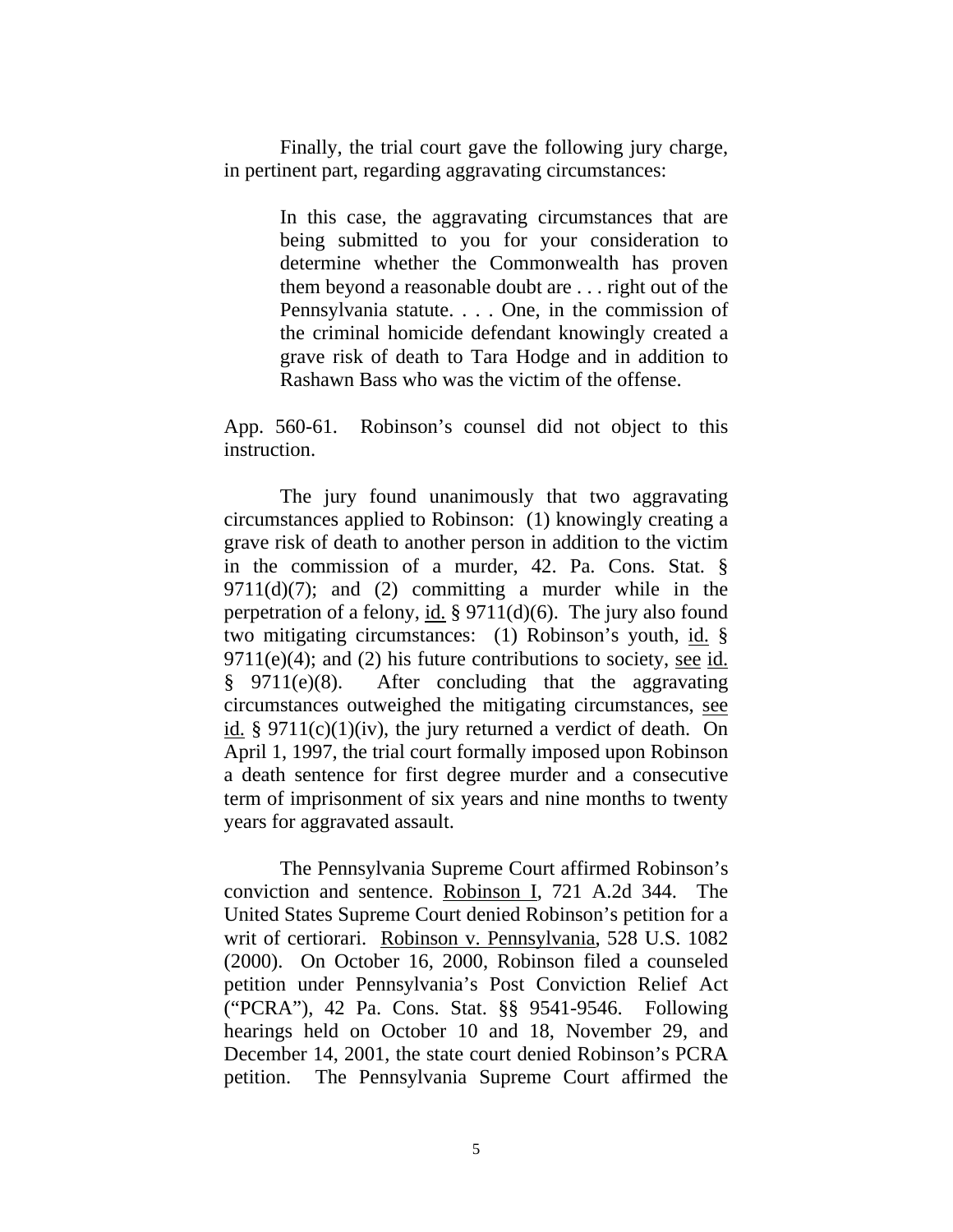denial of his PCRA petition. Commonwealth v. Robinson, 877 A.2d 433 (Pa. 2005) ("Robinson II").

 On August 8, 2005, Robinson filed a counseled petition for a writ of habeas corpus under 28 U.S.C. § 2254 in the United States District Court for the Middle District of Pennsylvania. On January 19, 2006, he filed an amended petition. Robinson asserted eighteen grounds for relief, including the two that he argues in this appeal: (1) the state trial court violated his due process rights when it declined to give a Simmons instruction; and (2) there was insufficient evidence to support the jury's finding of the "grave risk" aggravating circumstance, and the trial court improperly instructed the jury with regard to this aggravating circumstance.

 On September 30, 2011, the District Court denied Robinson's petition. The District Court found that: (1) "when considered in context, the prosecutor's questioning and comments did not convey a message that Robinson posed a threat of future dangerousness if not sentenced to death," and therefore a Simmons instruction was not required, Robinson v. Beard, No. 1:05-CV-1603, 2011 WL 4592366, at \*62 (M.D. Pa. Sept. 30, 2011); and (2) there was "ample evidence" to support the jury's finding that the "grave risk" aggravating circumstance applied, and the trial court did not improperly instruct the jury, id. at \*58. The court granted a certificate of appealability on the issues of "whether the trial court's jury instruction on the "grave risk" aggravating circumstance ran afoul of the Eighth Amendment and whether there was sufficient evidence to support a finding that the "grave risk" aggravating circumstance was applicable to Robinson." Id. at  $*72$ .

 Robinson filed a notice of appeal on October 28, 2011. Thereafter, he filed a motion in this Court to expand the certificate of appealability under 28 U.S.C.  $\S$  2253(c)(1) to include seven more issues. We granted a certificate of appealability on the additional issue of "whether the state supreme court's determination on direct appeal that the trial court did not err in declining to instruct the jury, pursuant to Simmons v. South Carolina, 512 U.S. 154 (1994), that appellant was ineligible for parole was contrary to or an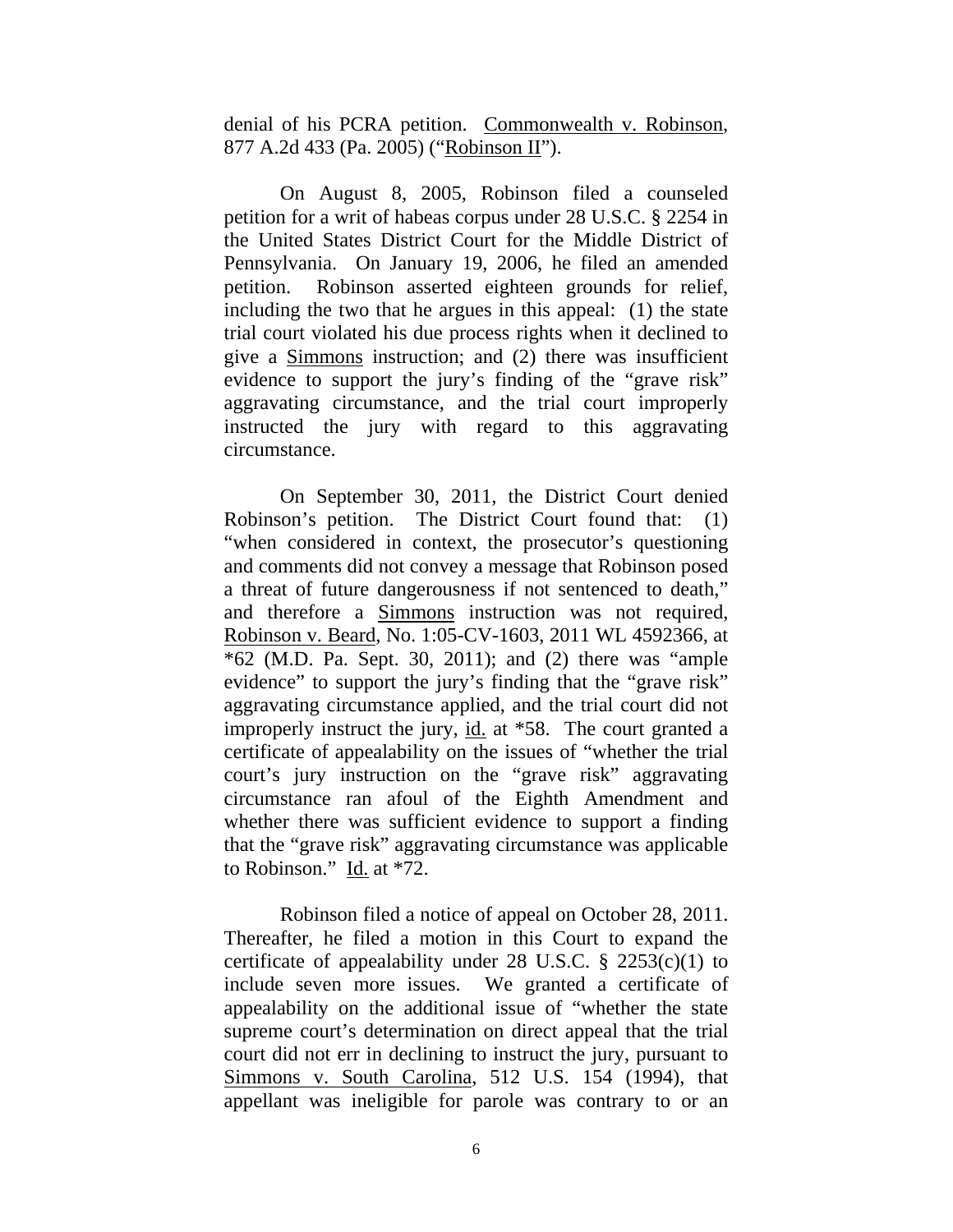unreasonable application of Supreme Court precedent." App. 144. We noted that "[j]urists of reason could debate whether the prosecutor argued future dangerousness, thereby triggering the need for the Simmons instruction." Id. We also ordered the parties to brief whether the trial court's failure to give a Simmons instruction would constitute harmless error under Brecht v. Abrahamson, 507 U.S. 619 (1993). We denied Robinson's motion in all other respects. $<sup>1</sup>$ </sup>

### II.

 The District Court had jurisdiction over Robinson's habeas corpus petition pursuant to 28 U.S.C. § 2254, and we have appellate jurisdiction under 28 U.S.C. §§ 1291 and 2253. Because the District Court did not hold an evidentiary hearing and relied on the state court record, we exercise plenary review. See Lambert v. Blackwell, 387 F.3d 210, 231 (3d Cir. 2004).

 Section 2254(d) of the Antiterrorism and Effective Death Penalty Act ("AEDPA") provides, in pertinent part, that:

> An application for a writ of habeas corpus on behalf of a person in custody pursuant to the judgment of a State court shall not be granted with respect to any claim that was adjudicated

<sup>1</sup> On May 20, 2013, Robinson filed a brief in this Court raising issues not encompassed in the certificates of appealability. Robinson also asked us to expand the page and word limits for his brief and to expand the certificate of appealability. We denied Robinson's requests and ordered him to file a conforming brief, which he did on July 1, 2013. The appellees contend that this brief is also nonconforming, because it is 63 pages rather than 30, see Fed. R. App. P.  $32(a)(7)(A)$ , and it raises an issue (ineffective assistance of counsel relating to the "grave risk" aggravating factor) not encompassed in the certificates of appealability. See Appellees' Supplemental Br. 2.

The appellees are correct that we cannot consider Robinson's ineffective assistance of counsel claim because neither this Court nor the District Court granted a certificate of appealability on that issue. As for page length, Federal Rule of Appellate Procedure 32(a)(7)(A) provides: "[a] principal brief may not exceed 30 pages, or a reply brief 15 pages, unless it complies with Rule  $32(a)(7)(B)$  and (C)." Rule  $37(a)(7)(B)(i)$  provides that "[a] principal brief is acceptable if: it contains no more than 14,000 words." Robinson's counsel submitted a certificate of compliance, pursuant to Rule  $37(a)(7)(C)$ , stating that the corrected brief contains 12,042 words. Thus, Robinson's brief conforms to the rules of this Court.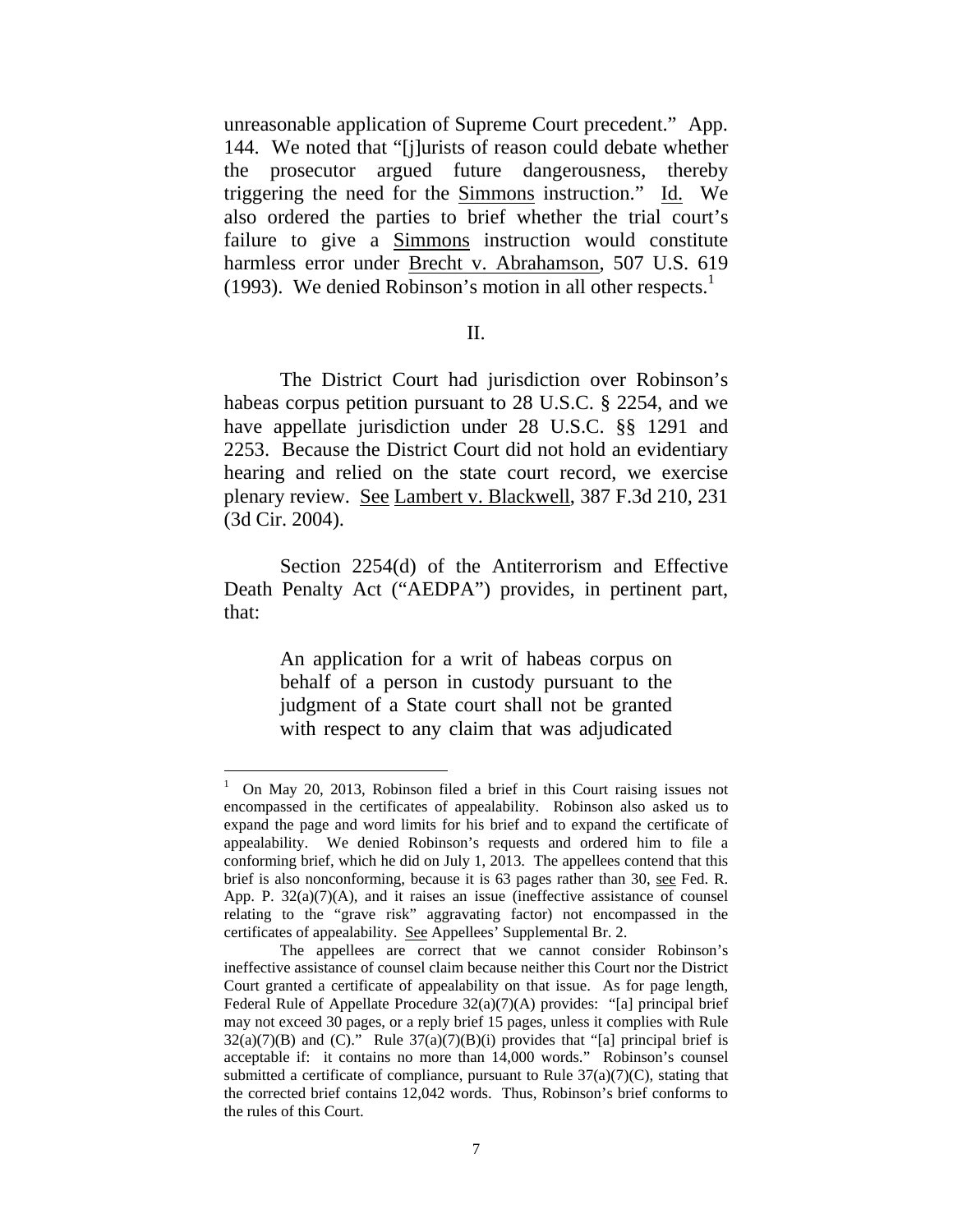on the merits in State court proceedings unless the adjudication of the claim—

(1) resulted in a decision that was contrary to, or involved an unreasonable application of, clearly established Federal law, as determined by the Supreme Court of the United States . . . .

"This is a difficult to meet and highly deferential standard for evaluating state-court rulings, which demands that state-court decisions be given the benefit of the doubt . . . ." Cullen v. Pinholster, 131 S. Ct. 1388, 1398 (2011) (quotation marks and citation omitted). To determine whether a state court decision is contrary to clearly established law, "a federal court must consider whether the decision applies a rule that contradicts [such] law and how the decision confronts [the] set of facts that were before the state court." Id*.* at 1399 (quotation marks omitted). A state court decision is "contrary to [] clearly established precedent if the state court applies a rule that contradicts the governing law set forth in [Supreme Court] cases," Williams v. Taylor, 529 U.S. 362, 405 (2000), or "if the state court confronts a set of facts that are materially indistinguishable from a decision of [the Supreme Court] and nevertheless arrives at a result different from [Supreme Court] precedent," id. at 406. "If the state court decision identifies the correct governing legal principle in existence at the time, a federal court must assess whether the decision unreasonably applies that principle to the facts of the prisoner's case." Cullen, 131 S. Ct. at 1399 (quotation marks omitted).

In order for  $\S 2254(d)(1)$  to apply, the state court must have adjudicated a petitioner's claim "on the merits." A state court's decision is an adjudication on the merits where it is "a decision finally resolving the parties' claims, with res judicata effect, that is based on the substance of the claim advanced, rather than on a procedural, or other, ground." Simmons v. Beard, 590 F.3d 223, 232 (3d Cir. 2009) (quotation marks omitted). In such cases, the federal court's review "is limited to the record that was before the state court that adjudicated the claim on the merits." Cullen, 131 S. Ct. at 1398. If a petitioner's claims were not adjudicated on the merits, they do not fall under  $\S$  2254(d)(1), and the federal court must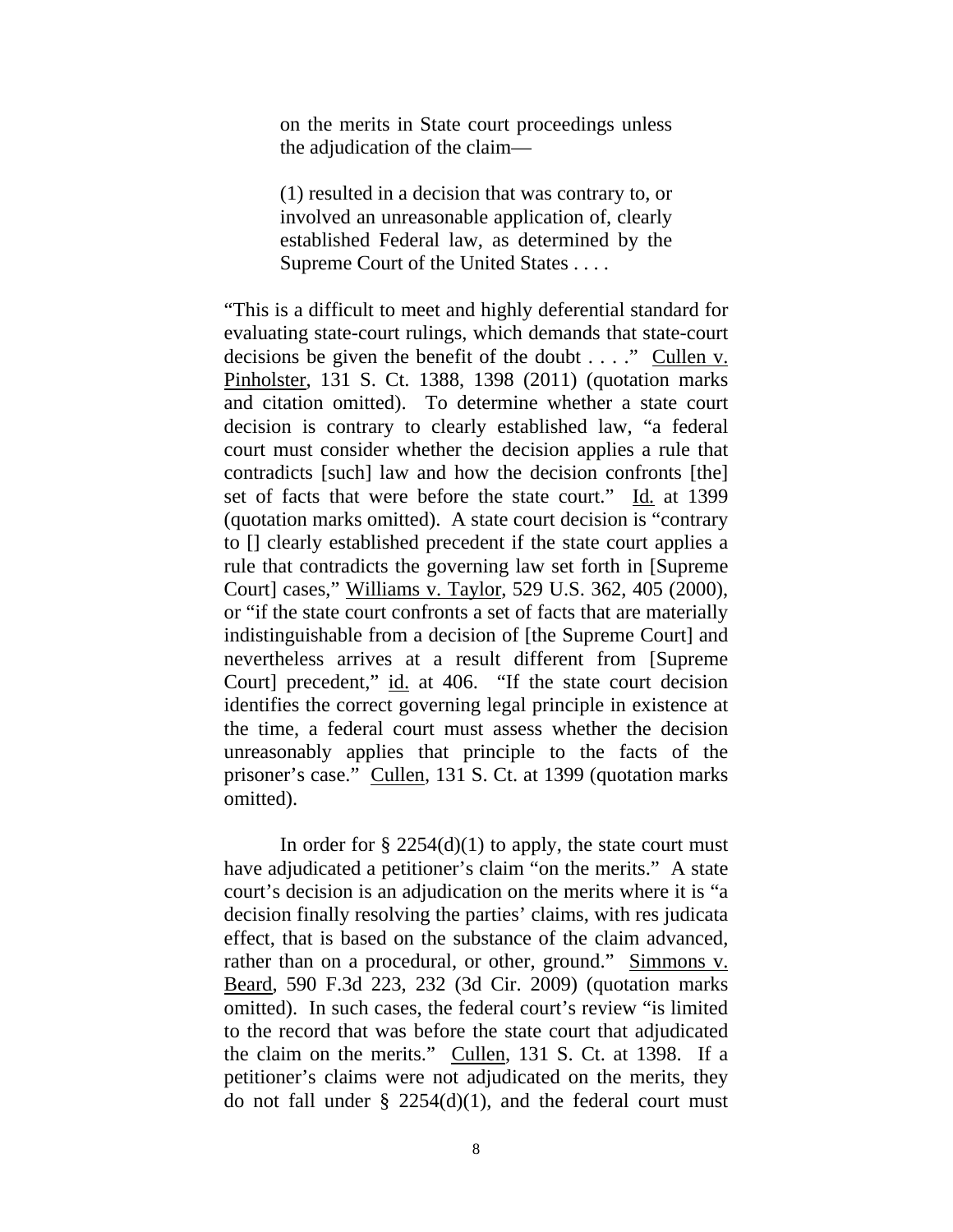apply the pre-AEDPA standard, "reviewing pure legal questions and mixed questions of law and fact de novo" and presuming that the state court's factual determinations are correct unless those factual determinations are rebutted by clear and convincing evidence. Beard, 590 F.3d at 231.

 In the present case, the District Court applied the deferential AEDPA standard to Robinson's Simmons claim, but not to his claims regarding the "grave risk" aggravating circumstance. We review de novo the District Court's legal conclusion as to whether AEDPA deference applies. Id*.* In considering whether  $\S 2254(d)(1)$  applies, we review the "last" reasoned decision" of the state courts on the petitioner's claims. Id. at 231-32.

### III.

 Robinson contends that the state impliedly argued his future dangerousness during the guilt and penalty phases of his trial. Thus, Robinson argues, the trial court should have instructed the jury that "life imprisonment" under Pennsylvania law means "life imprisonment without parole."

### A.

 Robinson relies primarily on Simmons v. South Carolina to support his argument. In Simmons, the defendant was convicted of capital murder for killing an elderly woman. 512 U.S. at 156-57. The defendant had a history of assaulting elderly women, and both defense and state witnesses agreed that the defendant posed a continuing danger to elderly women. Id. at 157. During the penalty phase of the defendant's trial, the prosecutor stated that the question for the jury was "what to do with [the defendant] now that he is in our midst." Id. (quotation marks omitted). The prosecutor urged that a death sentence would be "a response of society to someone who is a threat. Your verdict will be an act of selfdefense." Id. Defense counsel requested a jury instruction regarding parole ineligibility, and the trial court denied this request. Id. at 158-60. During deliberations, the jury asked if a life sentence included the possibility of parole. Id. at 160. The trial court instructed the jury not to consider parole or parole eligibility and told the jury that life imprisonment and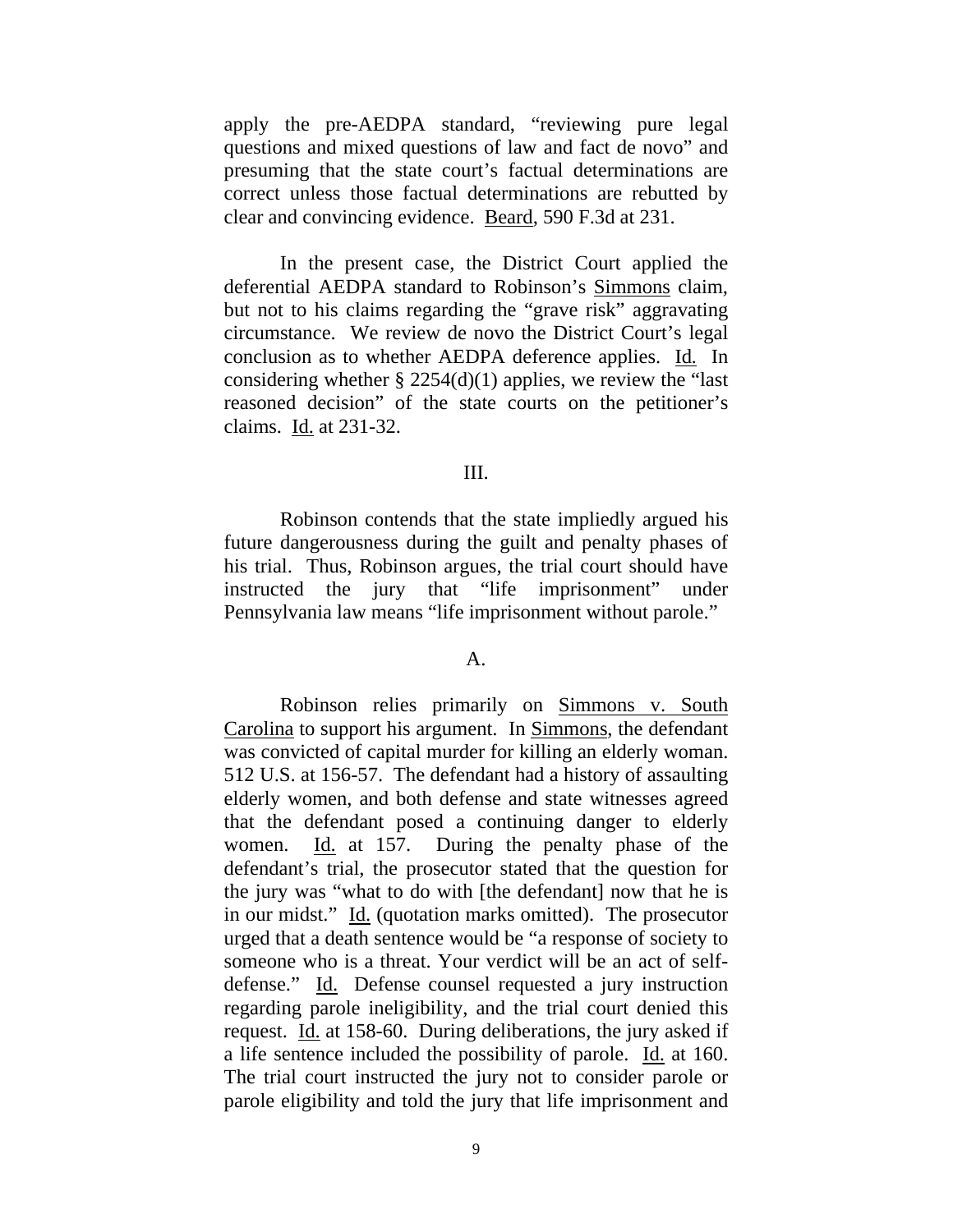death should be understood in their plain and ordinary meaning. Id. The jury returned a death verdict. Id.

 A plurality of the Supreme Court ruled that, under these circumstances, due process required the trial judge to inform the jury that the defendant would not have been eligible for parole if sentenced to life imprisonment. It held that, "where the defendant's future dangerousness is at issue, and state law prohibits the defendant's release on parole, due process requires that the sentencing jury be informed that the defendant is parole ineligible." Id. at 156. The plurality reasoned that "[t]he State may not create a false dilemma by advancing generalized arguments regarding the defendant's future dangerousness while, at the same time, preventing the jury from learning that the defendant never will be released on parole." Id. at 171.

 In her concurrence, Justice O'Connor phrased the dispositive question as whether "the prosecution argues that the defendant will pose a threat to society in the future." Id. at 177 (O'Connor, J., concurring). This narrower view is controlling. See, e.g., Bronshtein v. Horn, 404 F.3d 700, 716 (3d Cir. 2005); Rompilla v. Horn, 355 F.3d 233, 265 (3d Cir.), rev'd on other grounds sub nom., Rompilla v. Beard, 542 U.S. 966 (2004); see also Richmond v. Polk, 375 F.3d 309, 331 (4th Cir. 2004) (noting that Justice O'Connor's concurrence in Simmons is controlling).

 Eight years later, the Supreme Court considered whether a Simmons instruction should have been given in Kelly v. South Carolina, 534 U.S. 246 (2002). In Kelly, the prosecutor told the jury in his opening statement: "I hope you never in your lives again have to experience what you are experiencing right now. Being some thirty feet away from such a person. Murderer." Id. at 248 (quotation marks omitted). The prosecutor also presented evidence that, while in prison, Kelly crafted a knife, attempted to escape, and planned to hold a female guard as a hostage. Id. In addition, the state relied upon evidence of "Kelly's sadism at an early age, and his inclination to kill anyone who rubbed him the wrong way." Id. (citation omitted). During closing arguments, the prosecutor referred to Kelly as "the butcher of Batesburg," "Bloody Billy," and "Billy the Kid," and told the jury that Kelly "doesn't have any mental illness. He's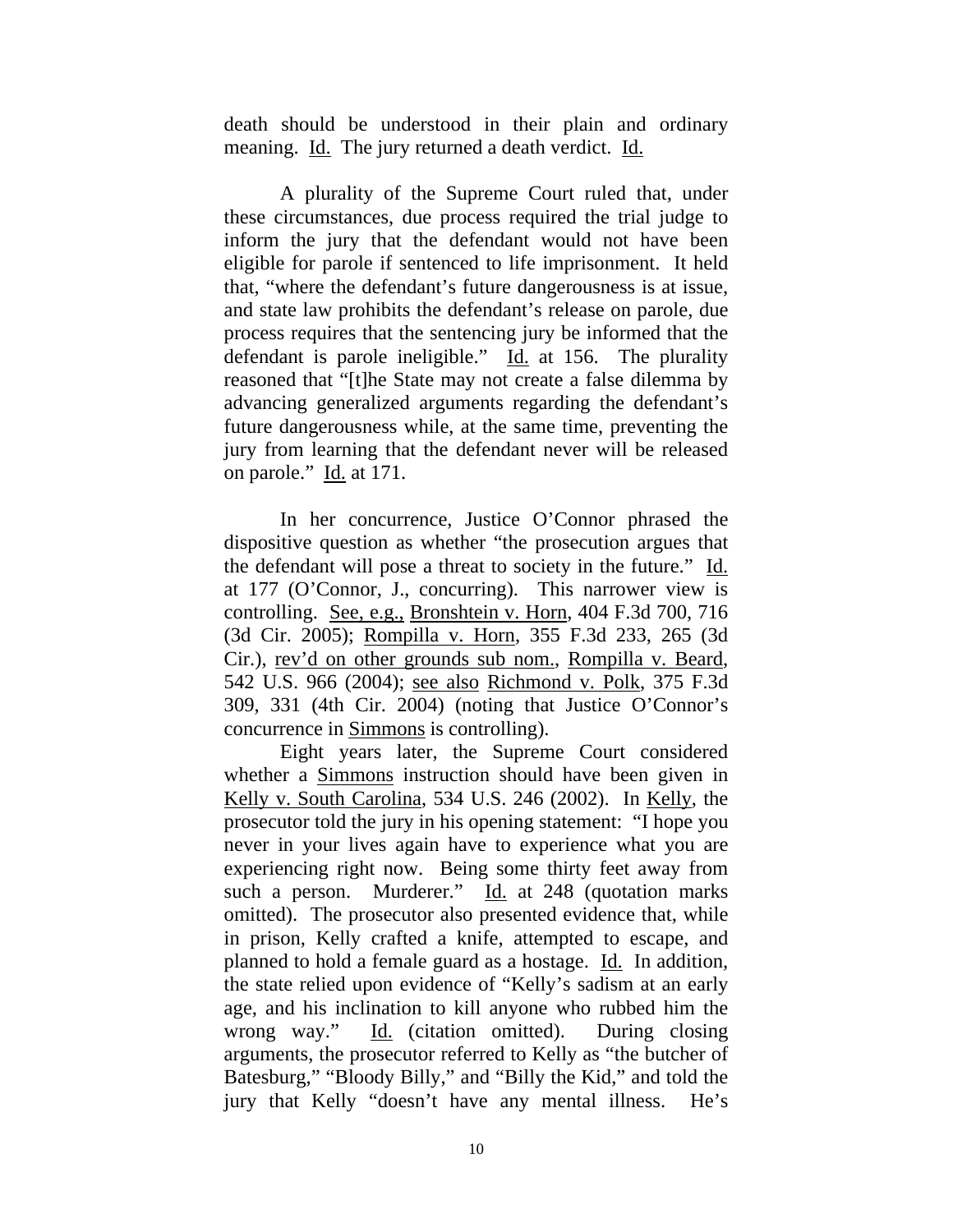intelligent . . . . He's quick-witted. Doesn't that make somebody a little more dangerous . . . . [D]oesn't that make him more unpredictable . . . . murderers will be murderers. And he is the cold-blooded one right over there." Id. at 249-50. The trial court did not give the jury a Simmons instruction. Id. at 250.

 The Supreme Court held that the trial court should have provided a parole ineligibility instruction because the state "accentuated the clear implication of future dangerousness raised by the evidence." Id. at 255. The majority observed that "evidence of violent behavior in prison can raise a strong implication of 'generalized . . . future dangerousness,'" so that "[a] jury hearing evidence of a defendant's demonstrated propensity for violence reasonably will conclude that he presents a risk of violent behavior, whether locked up or free, and whether free as a fugitive or as a parolee." Id. at 253-54 (quoting Simmons, 512 U.S. at 571). The majority explained, moreover, that "[e]vidence of future dangerousness under Simmons is evidence with a tendency to prove dangerousness in the future; its relevance to that point does not disappear merely because it might support other inferences or be described in other terms." Id. at 254.

 The Kelly dissenters, including two of the Justices who joined Justice O'Connor's concurring opinion in Simmons, argued that the Court had improperly extended the reach of Simmons. Justice Rehnquist, joined by Justice Kennedy, observed that "the test is no longer whether the State argues future dangerousness to society; the test is now whether evidence was introduced at trial that raises an 'implication' of future dangerousness to society." Id. at 261 (Rehnquist, C.J., dissenting). Justice Thomas, joined by Justice Scalia, dissented separately and asserted: "the Court dilutes the Simmons test, now requiring that a parole ineligibility instruction be given where the prosecution makes arguments that have a 'tendency to prove dangerousness in the future.'" Id. at 263 (Thomas, J., dissenting). We have noted accordingly that Kelly "arguably broadened the holding in Simmons." Rompilla, 355 F.3d at 266; see also Bronshtein, 404 F.3d at 716 (same).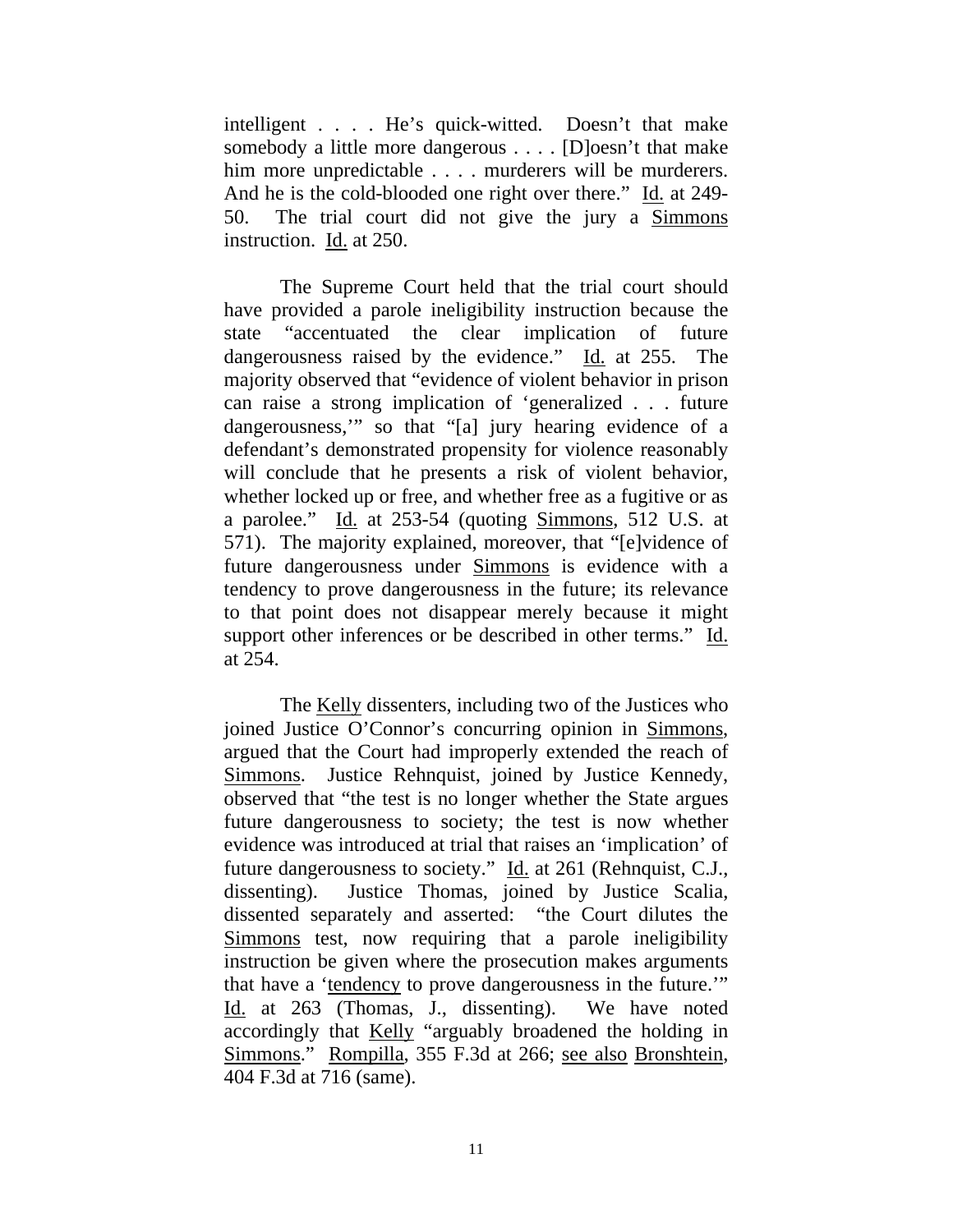On direct appeal, the Pennsylvania Supreme Court rejected Robinson's argument that the trial court erred in declining to give a  $Simmons$  instruction.<sup>2</sup> The court held that,</u> "where the only references to the dangerousness of appellant relate to appellant's past dangerousness a Simmons instruction is not necessary." Robinson I, 721 A.2d at 355. The court also reasoned that a Simmons instruction is necessary only when the future dangerousness of the defendant is "expressly implicated." Id. Since the Pennsylvania Supreme Court adjudicated Robinson's claims on the merits, we will review its determination under the deferential standard set forth in § 2254(d)(1).

1.

Robinson asserts, under  $\frac{8}{2254}$  (d)(1), that the Pennsylvania Supreme Court unreasonably applied Simmons when it held that future dangerousness is never placed at issue by references to a defendant's prior conduct and must be "expressly implicated" to trigger the need for a Simmons instruction.

Under  $\S$  2254(d)(1), our review is limited to deciding whether a state court decision is contrary to or an unreasonable application of Supreme Court precedent "as of the time of the relevant state-court decision." Williams v. Taylor, 529 U.S. 362, 412 (2000); see also Greene v. Fisher, 132 S. Ct. 38, 44 (2011) ("[Section] 2254(d)(1) requires federal courts to focus on what a state court knew and did . . . ." (quotation marks and alteration omitted)). Since the Supreme Court decided Kelly after Robinson's conviction became final, we must determine whether to apply Kelly in the instant matter.

 Robinson argues that Kelly "did not create or apply any new rule of law, but simply applied the holding of

 $\overline{a}$ 

 $2^2$  Robinson also raised this argument in his PCRA petition. The Pennsylvania Supreme Court determined that the claim was previously litigated and declined to consider it on the merits. Robinson II, 877 A.2d at 439. Therefore, he exhausted this claim in the state courts, as required by AEDPA. See 28 U.S.C. §  $2254(b)(1)(A)$ .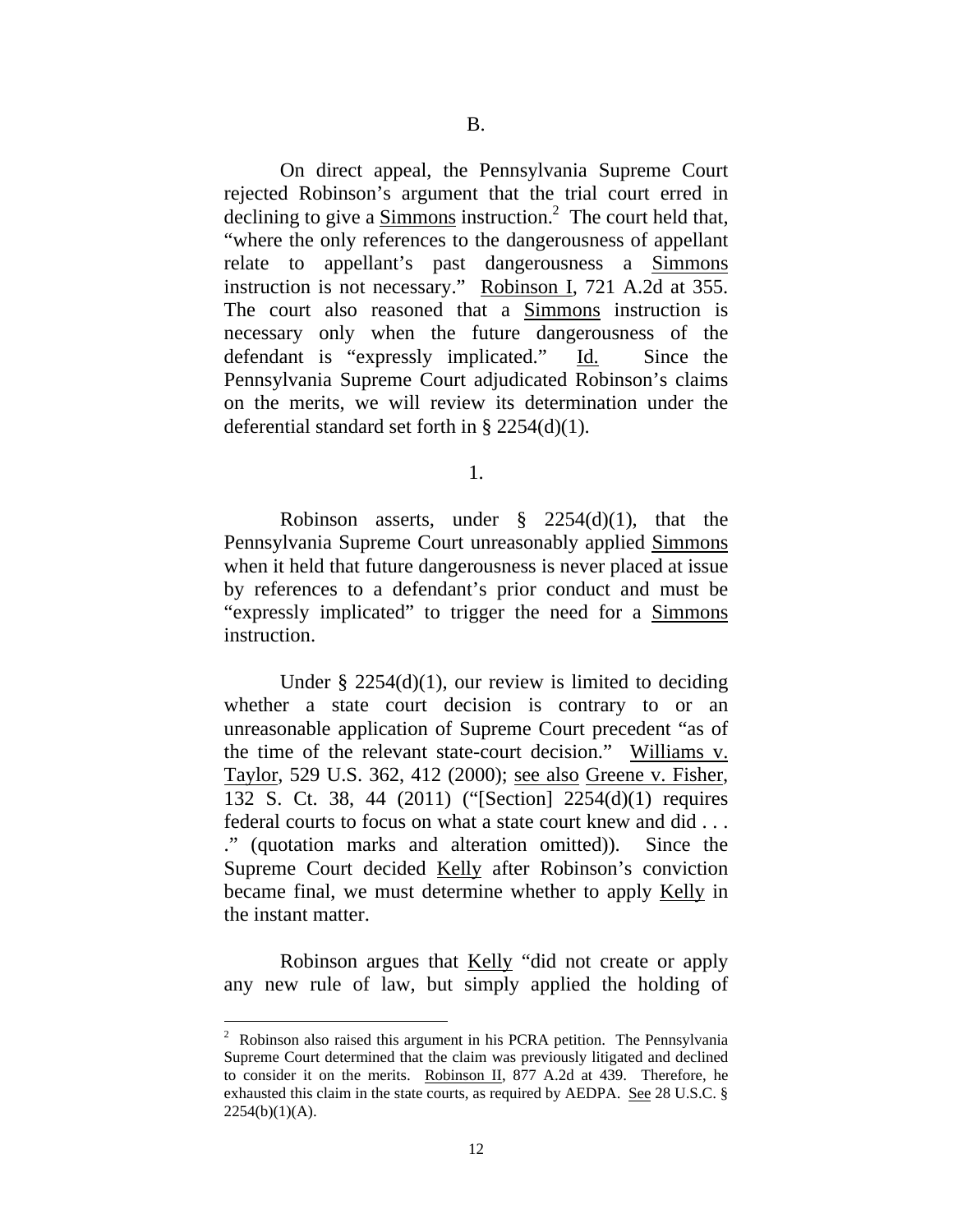Simmons to the specific facts before it." Robinson Br. 34. Therefore, he suggests, we may consider Kelly in determining whether the state court's application of Simmons was unreasonable. Our prior case law, however, forecloses this argument. As noted earlier, the Supreme Court decision in Kelly "arguably broadened the holding in Simmons." Rompilla, 355 F.3d at 266; see also Bronshtein, 404 F.3d at 716 (same). Accordingly, we have declined to apply Kelly where a state court decision preceded it, Rompilla, 355 F.3d at 267, and we will not apply Kelly here.<sup>3</sup>

 $2<sub>1</sub>$ 

 The fundamental takeaway from Simmons is that a jury cannot be presented with generalized arguments regarding the defendant's future dangerousness while also being prevented from learning that the defendant will never be released on parole. While we recognize that the evidence in many, if not all, capital cases will tend to show that a defendant may be dangerous in the future, Simmons does not require a parole ineligibility instruction in every case. The state court's view that a **Simmons** instruction is not necessary where the only references to a defendant's dangerousness relate to his past conduct draws a reasonable limiting principle that is consistent with the concerns set forth by the Supreme Court. Robinson I, 721 A.2d at 355.

 Furthermore, the state court's conclusion that the defendant's future dangerousness must be "expressly implicated" to trigger the need for a parole ineligibility instruction comports with Justice O'Connor's formulation of the Simmons rule. 512 U.S. at 177 (O'Connor, J., concurring) (requiring the trial court to ask whether "the prosecution argues that the defendant will pose a threat to

 $\overline{a}$ 

<sup>3</sup> At oral argument, Robinson's counsel stated that resort to Kelly is unnecessary for Robinson's claim to succeed. In any event, even if we were to consider Kelly, that decision would not help Robinson. The prosecutor's statements were not comparable to those in Kelly, which clearly "invited [the jury] to infer 'that petitioner [was] a vicious predator who would pose a continuing threat to the community.'" Kelly, 534 U.S. at 256 (quoting Simmons, 512 U.S. at 176 (O'Connor, J., concurring)). Unlike the prosecutor in Kelly, who presented evidence that Kelly had engaged in violent behavior even while incarcerated, the prosecutor at Robinson's trial did not suggest to the jury that Robinson posed "a risk of violent behavior, whether locked up or free." Id. at 247.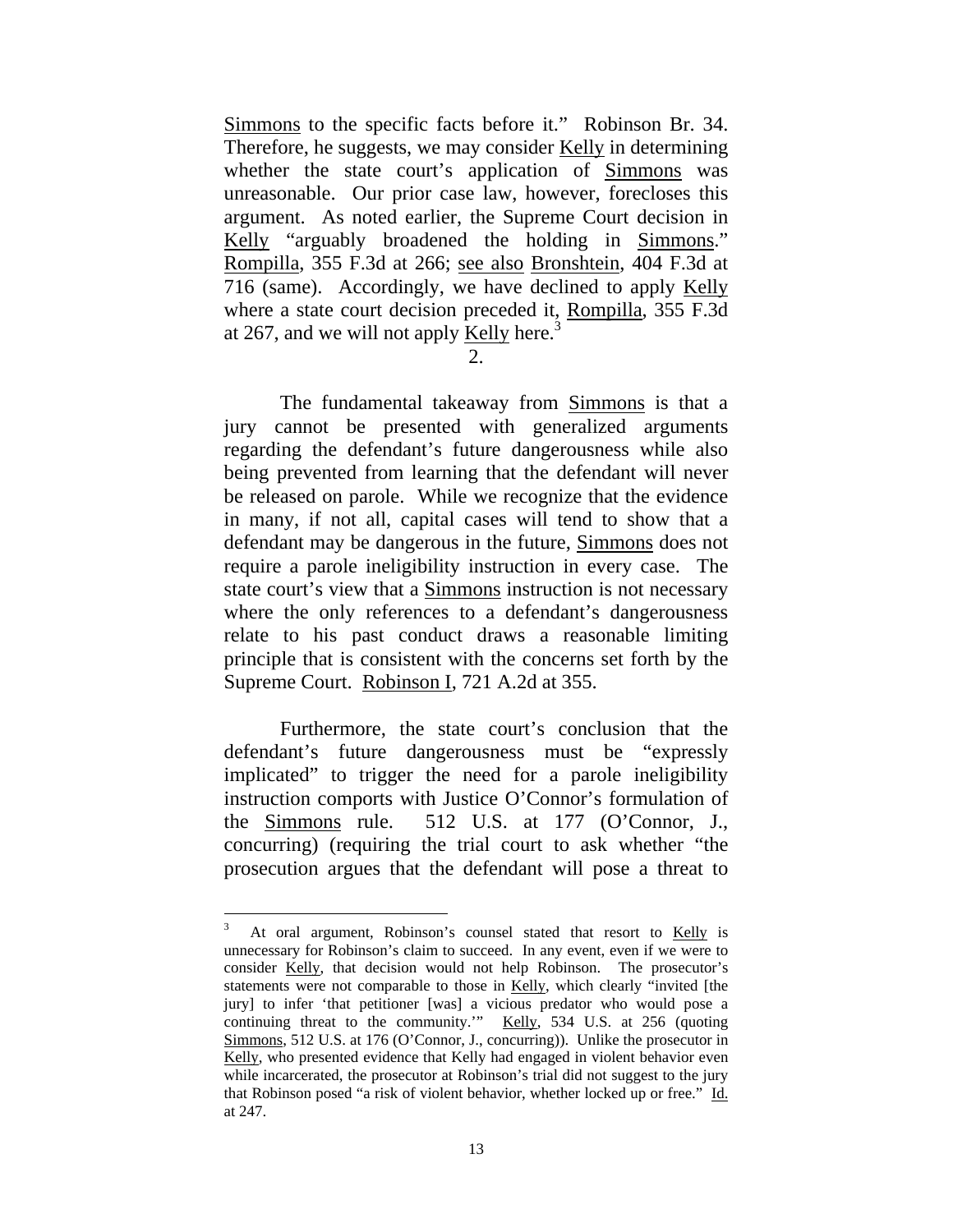society in the future"). A prosecutor may "expressly implicate" a defendant's future dangerousness – that is, he or she may argue it – without actually saying those particular words.

 Unlike the prosecutor in Simmons, the prosecutor at Robinson's trial made no explicit mention of Robinson's ability to conform to society in the future. The prosecutor's statements characterizing Robinson as a "dangerous big city hoodlum," as well as the evidence regarding Robinson's ownership of guns and his criminal past, conveyed Robinson's specific intent to kill Bass and Hodge. See, e.g., App. 452 ("This is the image of a kind of person capable of forming specific intent to kill."). None of the prosecutor's statements implied that the jury should elect to sentence Robinson to death as an act of self-protection. Moreover, the prosecutor's comment regarding aggravating circumstances – "[t]hat's a serious thing that we have to stop" – conveyed the deterrent purposes of aggravating factors in a general sense. App. 543.

 We agree with the District Court that the Pennsylvania Supreme Court's rejection of Robinson's Simmons claim cannot be disturbed under the narrow standard of review prescribed by AEDPA, and therefore we will affirm the District Court with respect to this claim.

### IV.

Robinson's remaining two arguments relate to Pennsylvania's "grave risk" aggravating circumstance. The Pennsylvania capital sentencing statute sets forth eighteen aggravating factors, including the following: "[i]n the commission of the offense, the defendant knowingly created a grave risk of death to another person in addition to the victim of the offense." 42 Pa. Cons. Stat.  $\S 9711(d)(7)$ . The jury concluded unanimously that this aggravating circumstance applied to Robinson. Robinson argues that: (1) there was insufficient evidence to support the jury's finding that the "grave risk" aggravating circumstance applied; and (2) the trial court failed to limit its jury instruction properly, rendering the aggravating circumstance vague and overbroad.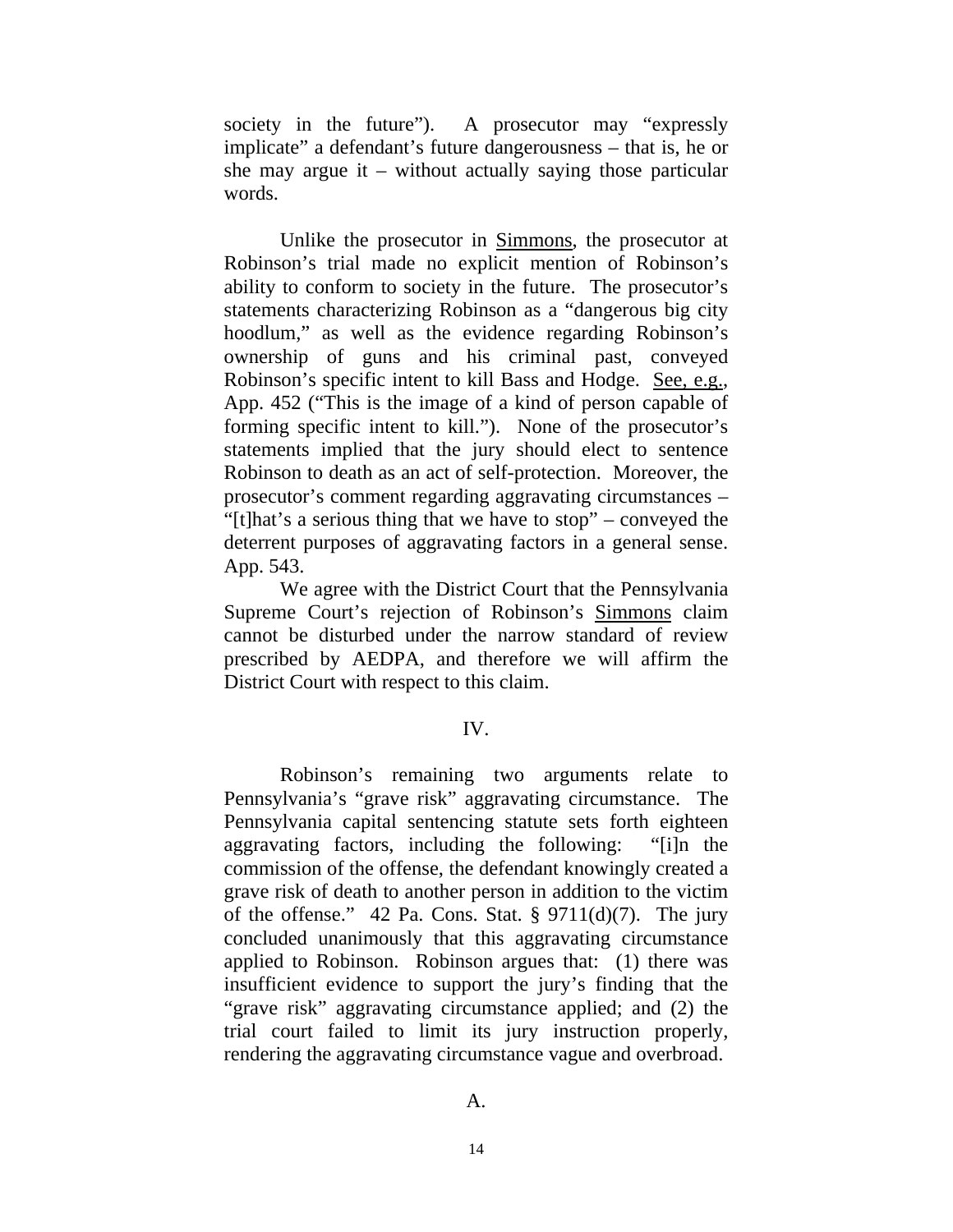Before considering Robinson's substantive arguments, we must determine whether they are properly before this Court and, if so, which standard of review applies. It appears from Robinson's briefs that he expects us to review his claims de novo.

AEDPA requires a petitioner in state custody to exhaust all remedies available in the state courts before a federal court can grant his or her habeas petition. 28 U.S.C. §  $2254(b)(1)(A)$ . In Pennsylvania, a habeas corpus petitioner exhausts a claim by raising it either on direct appeal or in a petition under the PCRA. See Holloway v. Horn, 355 F.3d 707, 717 (3d Cir. 2004). In order to satisfy the exhaustion requirement, a petitioner must "fairly present[]" his or her federal claims to the state courts. Picard v. Connor, 404 U.S. 270, 275 (1971). That is, the "petitioner must present a federal claim's factual and legal substance to the state courts in a manner that puts them on notice that a federal claim is being asserted." McCandless v. Vaughn, 172 F.3d 255, 261 (3d Cir. 1999).

On direct appeal, Robinson did not raise any arguments pertaining to the "grave risk" aggravating circumstance. However, under 42 Pa. Cons. Stat. §  $9711(h)(1)$ , (3), the Pennsylvania Supreme Court must automatically review all death sentences and affirm a given death sentence "unless it determines that . . . the evidence fails to support the finding of at least one aggravating circumstance." In Robinson's case, the court reviewed his death sentence and determined that "the evidence was sufficient to establish the aggravating factors found by the jury." Robinson I, 721 A.2d at 355.

In his PCRA petition, Robinson expressly raised the arguments he now raises before this Court. The Pennsylvania Supreme Court determined, however, that Robinson had "offer[ed] nothing that was not already reviewed by this Court on direct appeal." Robinson II, 877 A.2d at 439. The court held that Robinson's arguments relating to the "grave risk" aggravating circumstance had been "previously litigated" on direct appeal and thus declined to address his claims. Id. at 438; see 42 Pa. Cons. Stat. § 9544(a)(2).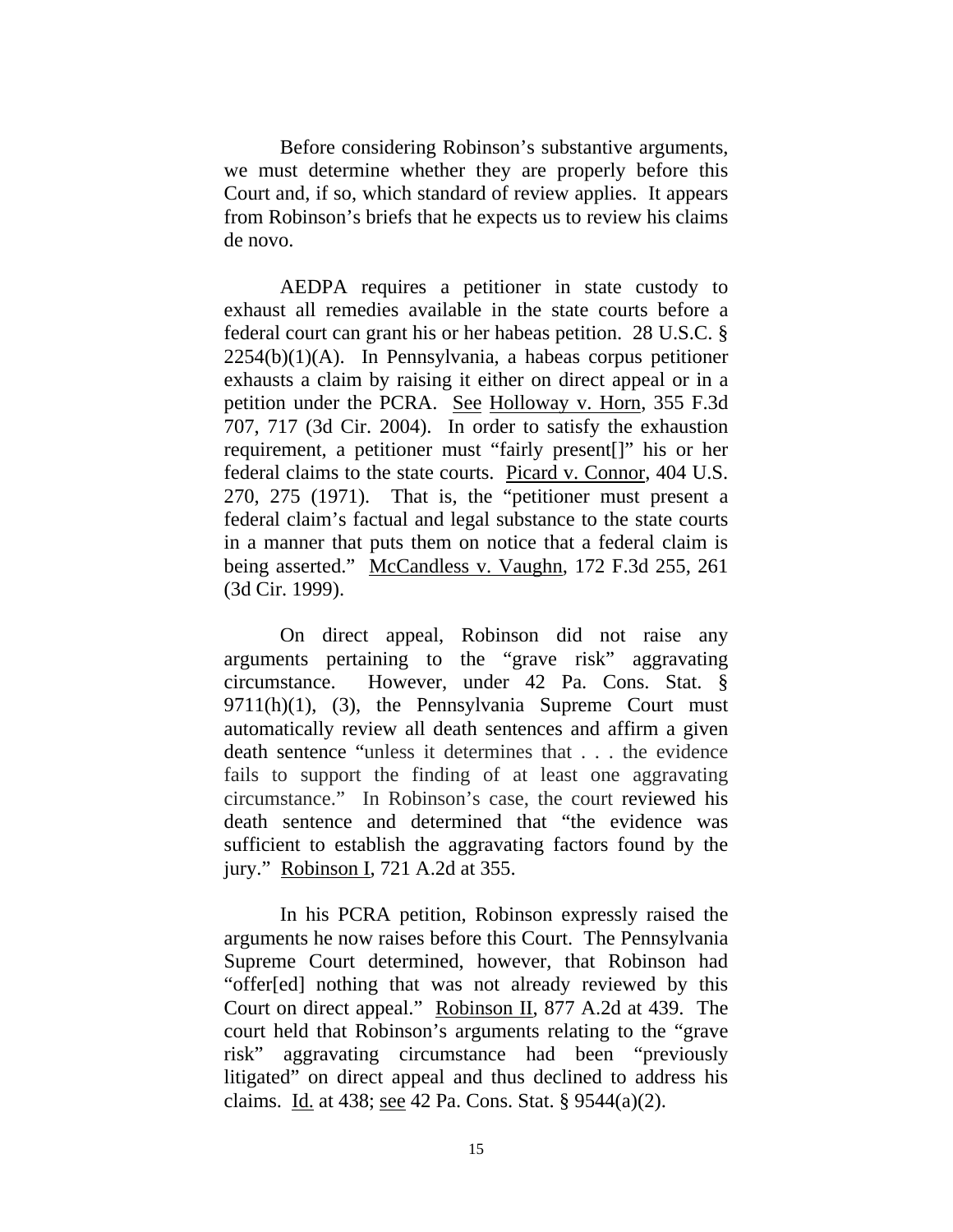With regard to Robinson's sufficiency of the evidence claim, we must decide whether the Pennsylvania Supreme Court's automatic review on direct appeal satisfied AEDPA's exhaustion requirements. In Bronshtein v. Horn, we rejected the argument that a claim could automatically be exhausted on direct appeal by virtue of the Pennsylvania Supreme Court's mandatory appellate review in capital cases. See 404 F.3d at 726. But in that case, the state court had considered the petitioner's claims only under state law. See id. ("[O]ur review of the state court record reveals that the arguments that Bronshtein made with respect to these issues were based entirely on state, rather than federal, law. As a result, these claims were not properly exhausted." (footnote omitted)). In contrast, Robinson raises a straightforward sufficiency of the evidence claim, which is judged by the same standard under both Pennsylvania and federal law. See Jackson v. Virginia, 443 U.S. 307, 322 (1979); Evans v. Court of Common Pleas, 959 F.2d 1227, 1233 (3d Cir. 1992). Therefore, we will consider this claim to be exhausted and review it under the deferential standard set forth in AEDPA.<sup>4</sup>

Since no state court adjudicated Robinson's jury instruction claim, the deferential AEDPA standard is inapplicable. See Taylor v. Horn, 504 F.3d 416, 429 (3d Cir. 2007). We will thus review this claim de novo.

B.

 $\overline{a}$ 

<sup>&</sup>lt;sup>4</sup> The District Court declined to apply AEDPA's exhaustion and procedural default requirements and reviewed this claim de novo, because the Commonwealth "deigned to provide the Court with only six sentences addressing [these claims]" and "neither addresse[d] these questions, nor provide[d] the Court with any citation to either the law or the record." Robinson, 2011 WL 4592366, at \*57 n.42. Under AEDPA, "[a]n application for a writ of habeas corpus may be denied on the merits, notwithstanding the failure of the applicant to exhaust the remedies available in the courts of the State." 28 U.S.C. §  $2254(b)(2)$ . Thus, the District Court did not err in reviewing this claim.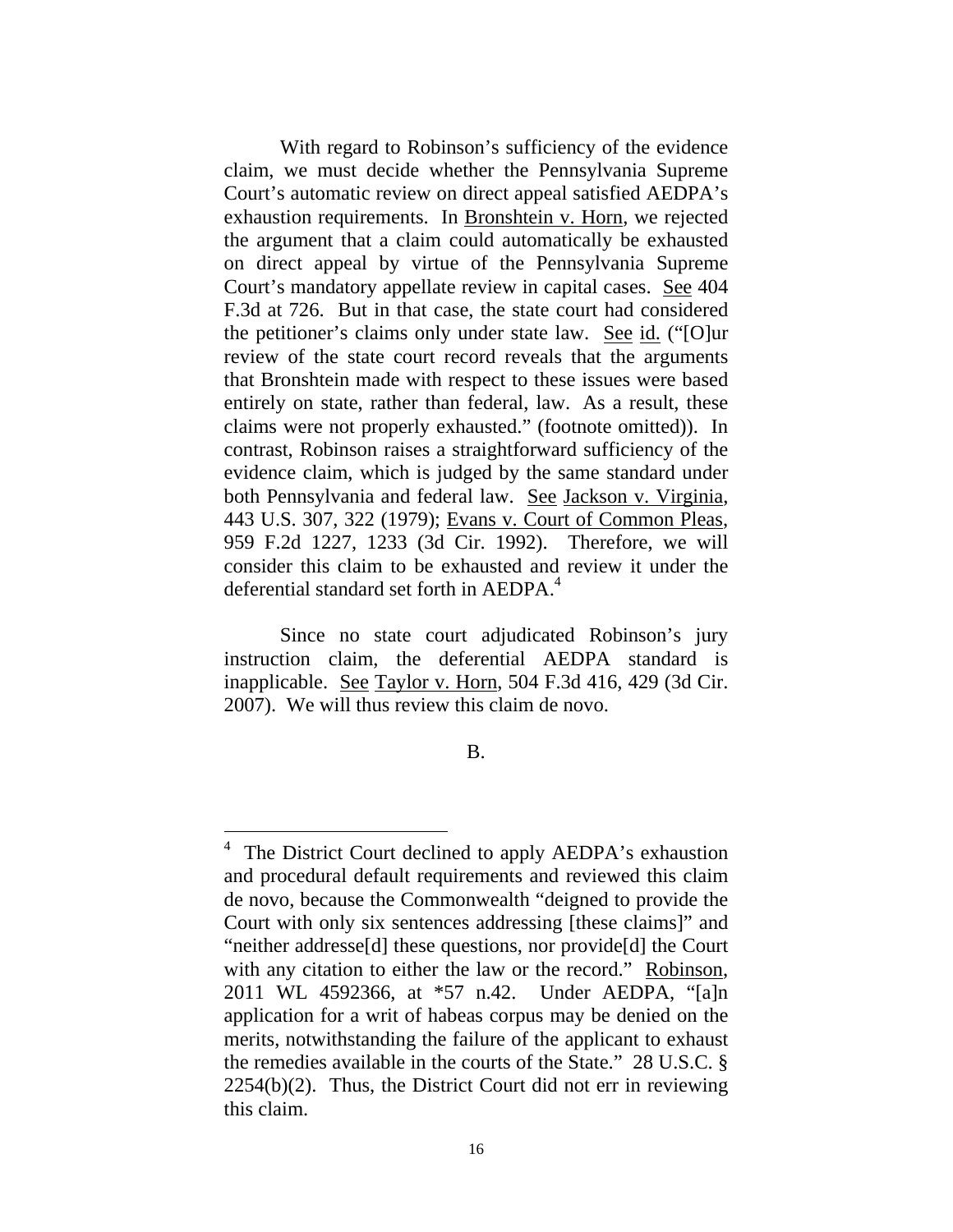Robinson argues that there was insufficient evidence for the jury to find that the "grave risk" aggravating circumstance applied to his case, in violation of his rights under the Eighth Amendment of the United States Constitution. He contends that, although shooting Hodge put her in danger, it did so before – not during – the commission of Bass's murder. He also suggests that the "grave risk" aggravating circumstance cannot apply in a situation where two victims are shot separately in different rooms.

The capital sentencing statute places upon the Commonwealth the burden of proving every element of an aggravating circumstance beyond a reasonable doubt. 42 Pa. Cons. Stat.  $\S$  9711(c)(1)(iii). In considering whether the evidence supports a finding that the "grave risk" aggravating circumstance is applicable, the court reviews "the actor's conduct to determine whether his conduct brought others into a life threatening situation." Commonwealth v. Thompson, 739 A.2d 1023, 1029 (Pa. 1999) (quotation marks omitted). There must be a nexus connecting the "'other persons' to the zone of danger created by the defendants actions in killing the victim." Commonwealth v. Paolello, 665 A.2d 439, 457 (Pa. 1995). "It is not necessary that the endangered bystander be directly in the line of fire for a grave risk of death to occur. The potential for an errant, ricochet or pass-through bullet can create the requisite risk." Commonwealth v. Rios, 684 A.2d 1025, 1036-37 (Pa. 1996) (quotation marks omitted).

 Robinson relies heavily on the Pennsylvania Supreme Court's decision in Commonwealth v. Stokes, 615 A.2d 704 (Pa. 1992), to support his arguments. In Stokes, the evidence established that, while robbing a restaurant, Stokes locked four employees in a walk-in refrigerator and captured a fifth individual. Id. at 707-08. After determining that he had been identified, and resolving to kill the witnesses to his crime, Stokes opened the refrigerator door and fired shots into the refrigerator, killing two of the employees. Id. at 708. The fifth individual escaped from the kitchen and ran to the front door of the restaurant. Stokes cornered this individual at the locked front door and fired three more shots, killing him. Id. Stokes was charged with three counts of first degree murder. Id.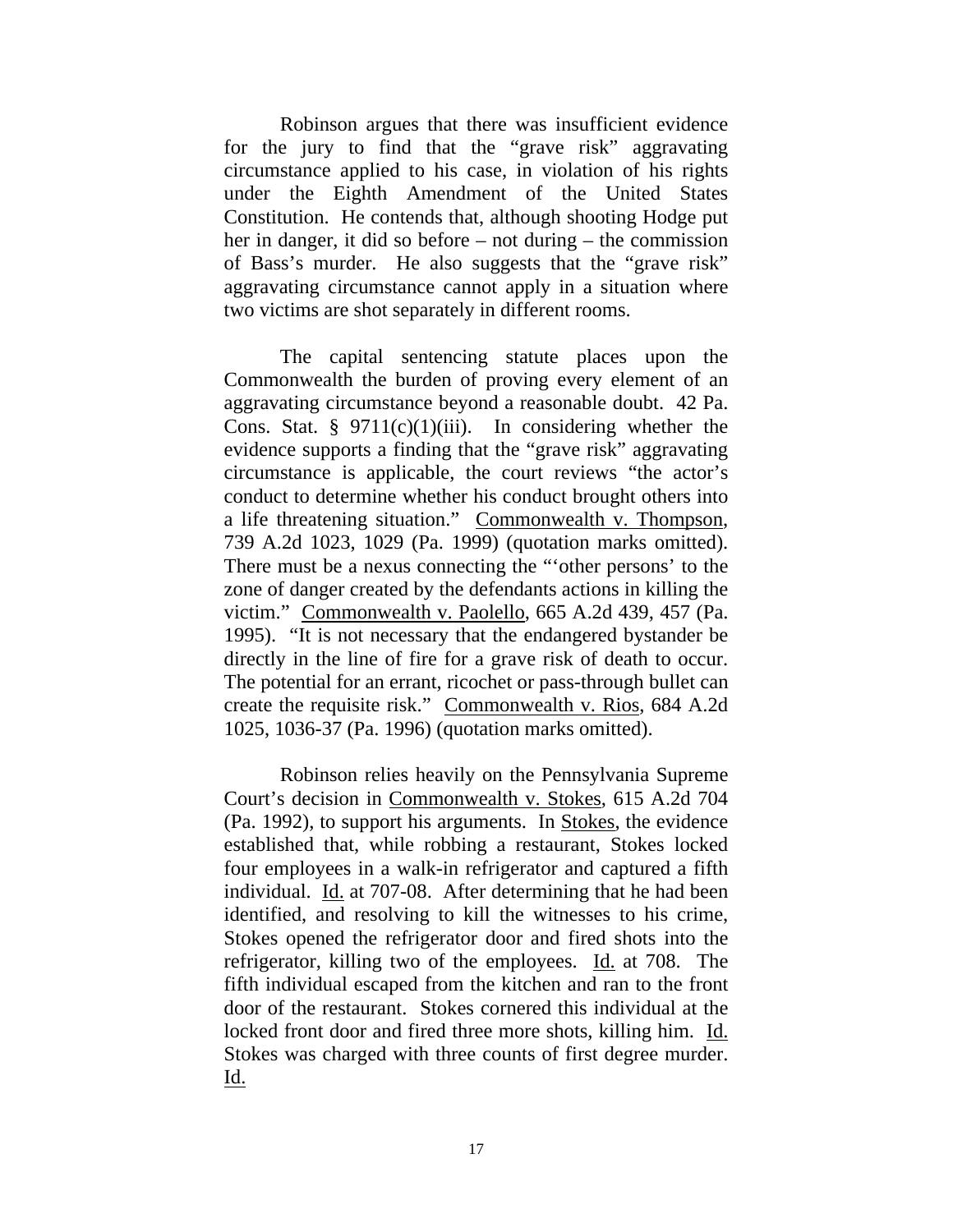At the penalty phase of Stokes's trial, the trial judge instructed the jury that for each count of murder, the killing of the two other victims would satisfy the "grave risk" aggravating circumstance. Id. at 713. The jury found two aggravating circumstances, including the "grave risk" aggravating circumstance, and no mitigating circumstances as to each of the three indictments. Id. at 712. The trial court imposed upon Stokes three consecutive sentences of death. Id. On direct appeal, the Pennsylvania Supreme Court reversed the jury's finding, because the manner in which the trial court charged the jury with respect to the "grave risk" aggravating circumstance "precluded the jury from properly analyzing the applicability of that circumstance to the facts of this case." Id. at 714. The court noted that the "grave risk" aggravating circumstance could have applied only to the murders committed in the refrigerator, while it was "completely inapplicable" to the murder committed at the front door of the restaurant. Id.

 Robinson suggests that, under Stokes, the factfinder must conduct a formalistic spatial inquiry to determine whether the "grave risk" aggravating circumstance applies. But Stokes does not stand for that proposition. The Pennsylvania Supreme Court deemed the "grave risk" aggravating circumstance inapplicable to the murder committed at the front door not only because it occurred a significant distance away from where the other individuals were located, but also because the defendant closed the refrigerator door before moving to the front of the restaurant, minimizing the possibility of a ricochet bullet. Id. The court also made clear that the jury must conduct a fact-specific inquiry to determine whether the "grave risk" aggravating circumstance applies. Id.

 Furthermore, Robinson's reading of Stokes does not comport with the principles set forth in other Pennsylvania cases. Indeed, rather than focus merely on the physical proximity between the "other person" and the murder victim, Pennsylvania courts have looked more generally at whether there is a link between the risk of danger to the "other person" and the murder of the victim. See Paolello, 665 A.2d at 457 (requiring a "nexus . . . connecting the 'other persons' to the zone of danger created by the [petitioner's] actions in killing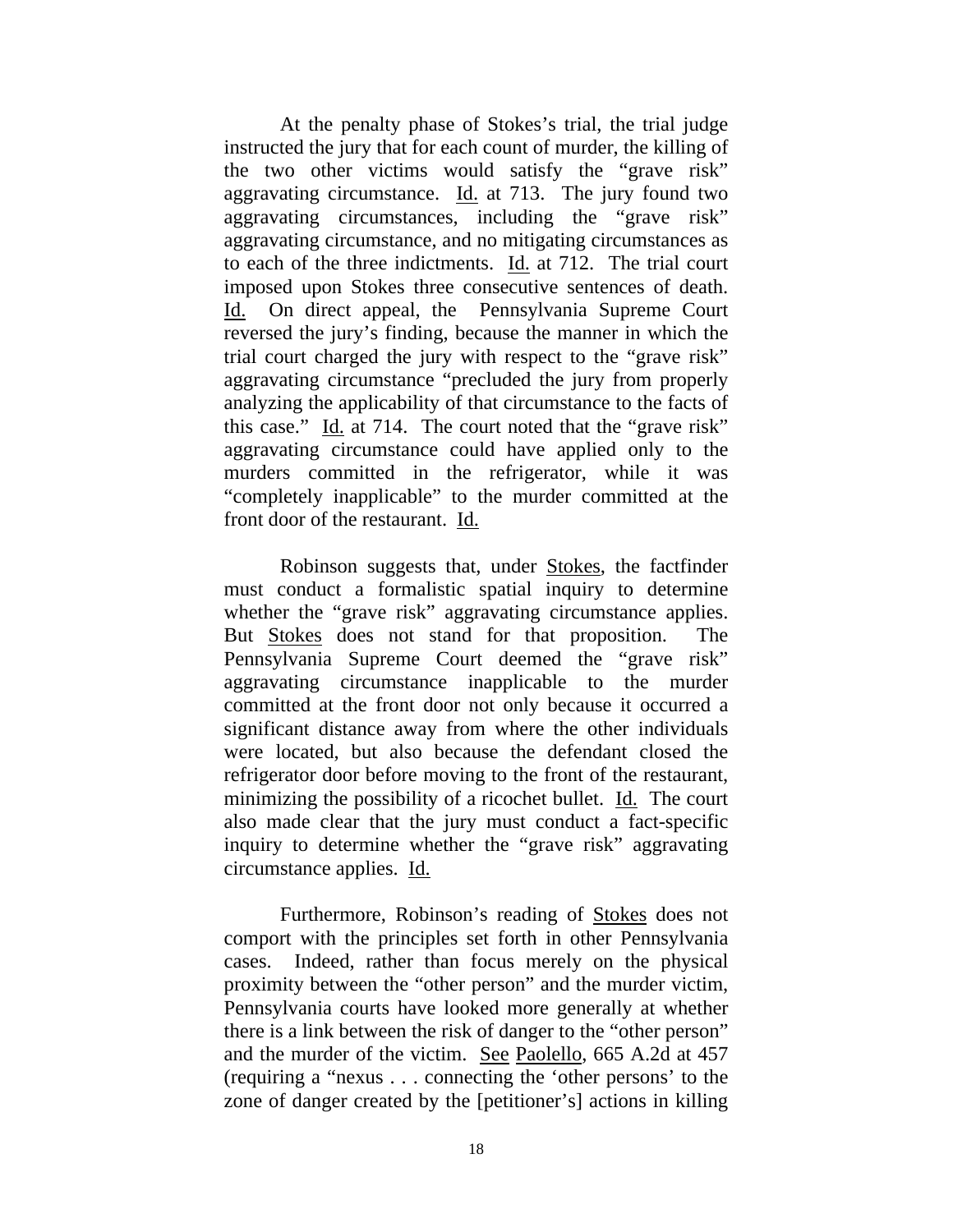the victim"); see also Commonwealth v. Counterman, 719 A.2d 284, 305 (Pa. 1998) (holding that by setting fire to his house and preventing his three children from escaping, the defendant created grave risk of death to his wife, firefighters, and neighbors, none of whom were trapped in the house); Commonwealth v. Wharton, 607 A.2d 710, 723-24 (Pa. 1992) (concluding that defendants created grave risk of death to infant, after having killed infant's parents, by abandoning infant in house with heat turned off in February); Commonwealth v. Mitchell, 599 A.2d 624, 628 (Pa. 1991) (holding that individuals sleeping upstairs were put at grave risk of death even though murder occurred downstairs).

 Under this interpretation, reasonable jurors could have found that Robinson assaulted Hodge in the process of getting to Bass because Hodge attempted to block him. In addition, as Hodge lay unconscious in the adjoining bedroom just a few feet away, Robinson fired seven bullets at Bass, at least one of which passed through the bathroom wall and into the kitchen. Although no bullets passed into the bedroom, Hodge certainly could have been struck by a ricochet or pass-through bullet. The fact that she did not actually get shot again does not lessen the risk that she faced at the time.

 Accordingly, we will affirm the District Court's holding that the Pennsylvania Supreme Court was reasonable in deciding that there was sufficient evidence to support the jury's finding of the "grave risk" aggravating circumstance.

C.

Robinson asserts, finally, that the "grave risk" aggravating circumstance is unconstitutionally overbroad and vague, and that the trial court erred when it did not provide guidance to the jury on how to apply this aggravating circumstance beyond the words of the statute.<sup>5</sup> He relies on Gregg v. Georgia, 428 U.S. 153, 202 (1976), a case in which the Supreme Court noted that a similar Georgia statute "might be susceptible of an overly broad interpretation," and argues that the instruction given at his trial suffered from the vagueness problem identified in Gregg. See Robinson Br. 49.

 $<sup>5</sup>$  We note that Robinson's brief devotes only one paragraph to this argument.</sup>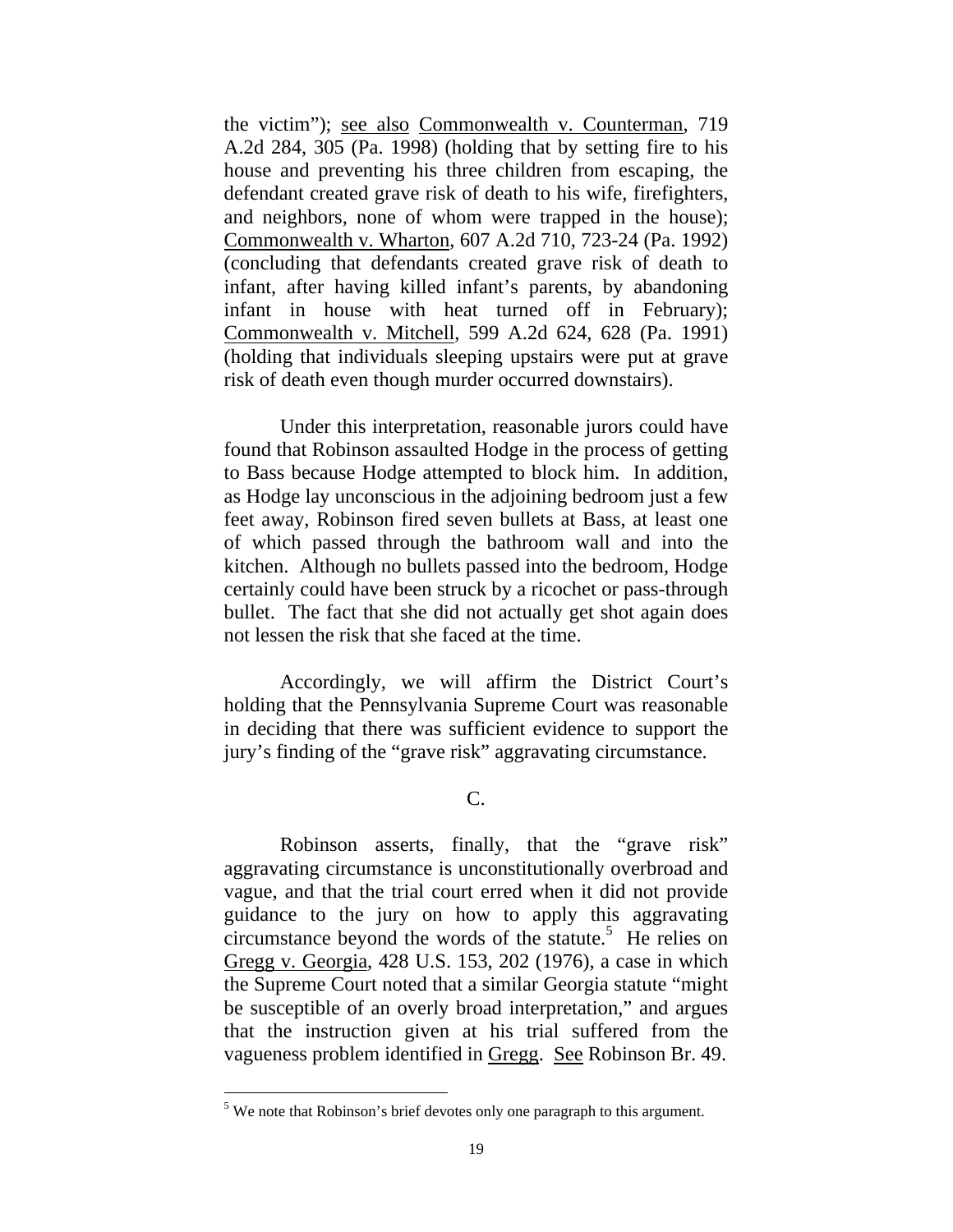Claims of vagueness directed at aggravating circumstances are analyzed under the Eighth Amendment. An aggravating circumstance is constitutional if it both: (1) applies "only to a subclass of defendants convicted of murder"; and (2) is not unconstitutionally vague. Tuilaepa v. California, 512 U.S. 967, 972 (1994). In defining "unconstitutionally vague," we impose a "quite deferential" standard of review, looking to whether the factor "has some common-sense core of meaning . . . that criminal juries should be capable of understanding." Id. at 973 (quotation marks omitted). Vagueness challenges to statutes not threatening First Amendment interests are examined in light of the facts of the case at hand. Such statutes are "judged on an as-applied basis." Maynard v. Cartwright, 486 U.S. 356, 361 (1988). We focus on "whether there is a reasonable likelihood that the jury has applied the challenged instructions in a way that violates the Constitution." Estelle v. McGuire, 502 U.S. 62, 72 (1991) (quotation marks omitted).

Pennsylvania's "grave risk" aggravating circumstance is not overbroad on its face. The Supreme Court has routinely rejected vagueness challenges to aggravating circumstances, including the standard "grave risk" aggravating circumstance. See, e.g., Proffitt v. Florida, 428 U.S. 242, 256.<sup>6</sup> The language of the Pennsylvania statute is not difficult to understand or lacking in a "common-sense core of meaning." Criminal juries should be able to comprehend and apply this language straightforwardly.

Moreover, the "grave risk" aggravating circumstance was not applied unconstitutionally in Robinson's case. The trial court told the jury that the "grave risk" aggravating circumstance applied if "in the commission of the criminal homicide defendant knowingly created a grave risk of death to Tara Hodge and in addition to Rashawn Bass who was the victim of the offense." App. 560-61. This language mirrors the statute almost exactly, and like the statute itself, gave the jury sufficient guidance as to how to apply the law. All of the words in the Pennsylvania statute have plain meanings that

 $\overline{a}$ 

<sup>&</sup>lt;sup>6</sup> Indeed, even though the Court in Gregg pointed out the potential vagueness issue with a similar "grave risk" aggravating factor, it ultimately upheld the statute as constitutional. See Gregg, 428 U.S. at 207.